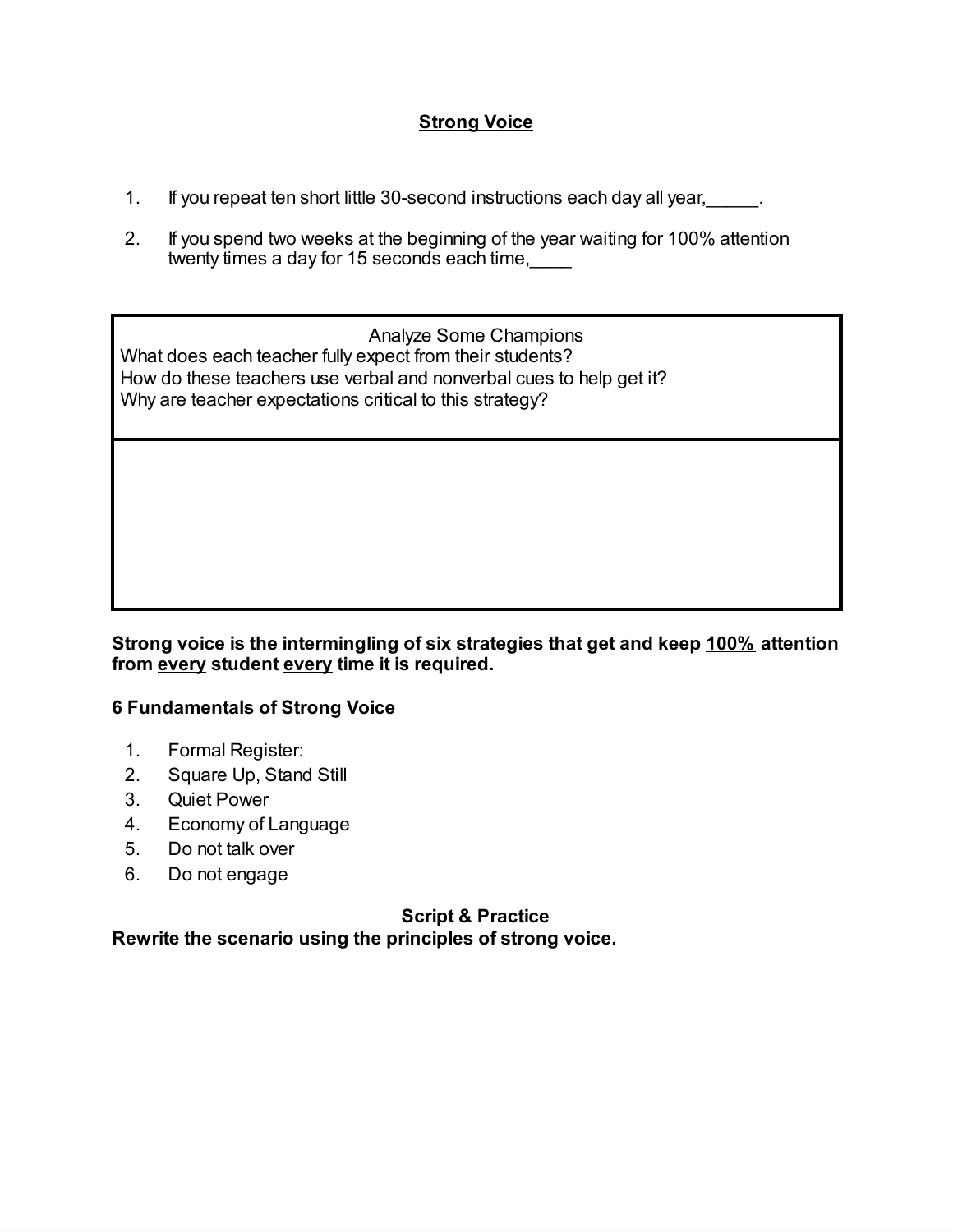Analyze Some Champions

Think about the procedures this teacher has in place and how he must have arrived at this efficiency. What did the teacher do? What did the students do? Why is this important?

# **Three Criteria for Strong System Design**

At the design stage, strong procedures and systems share four criteria to Engineer Efficiency:

- **Simple**: Teach students the simplest right way to do something using consistent cues so that it is easy for you to recall it and for students to replicate it with regularity.
- **Double Planned:** Plan for what you and your students will do at every step as well as which materials will be used and by whom.
- **Minimally Narrated:** Minimize teacher narration to keep students focused on the most important points or steps of your procedure so their trains of thought can stay relatively uninterrupted.

# **Install Your System, Part 1: Roll-Out**

Student ownership of classroom systems is the key to their success. It's worth taking the time to plan your Roll-Out for each system to build student buy-in. A Roll-Out is a public explanation of some aspect of your classroom and its culture. Use it to explain what is going to happen during the system and why.

There are two keys to the effective Roll-Out of any system:

- Start with the Why: Explain how systems will help students succeed. Show that it's not about you (the teacher); it's about working together towards a common goal.
- Model and Describe: Efficiently teach systems and procedures by describing them as you show students what they look like in action.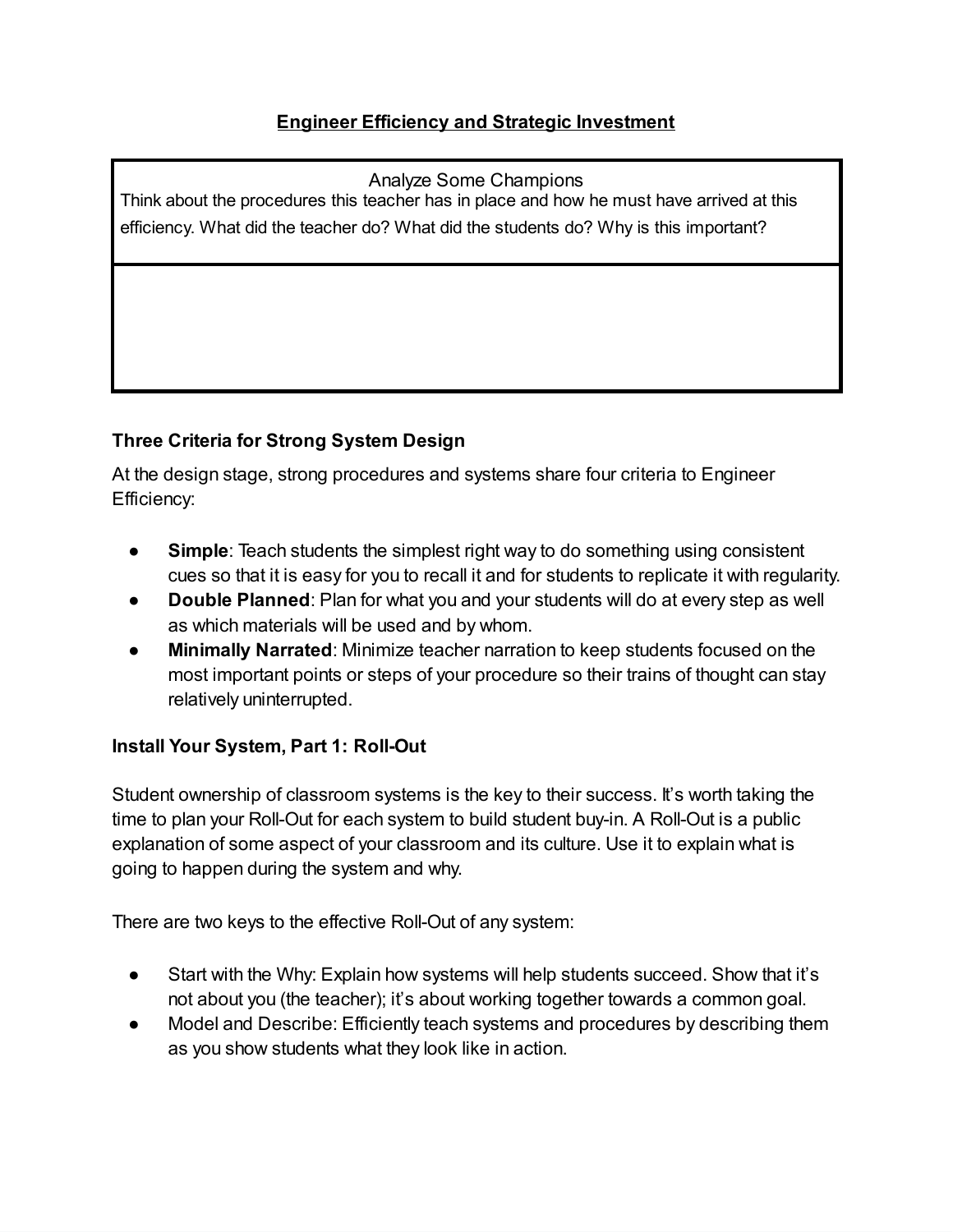| ă |
|---|
|   |
|   |
|   |
|   |
|   |
|   |
|   |
|   |
|   |
|   |
|   |
|   |
|   |
|   |
|   |
|   |
|   |
| ì |
|   |
|   |
|   |
|   |
|   |
|   |
|   |
| ı |
|   |
|   |
|   |
|   |
|   |
|   |
| ť |
| ā |
|   |
|   |

Once students master this routine, they will be able to...

Switch from the kidney table into their independent practice seats without questions or confusion, remembering to take all of their materials, and immediately beginning their independent practice or sitting in ready position at the kidney table. Though two groups will be moving simultaneously, each will know the correct path and they will not bump into or distract each other.

Goal Time (If applicable): Upon mastery, this should take....under 20 seconds

| Step# | Teacher Will                | <b>Students Will</b><br><b>Deliberate Practice</b>             | Potential Pitfall                                 | How to Practice                             |                              |
|-------|-----------------------------|----------------------------------------------------------------|---------------------------------------------------|---------------------------------------------|------------------------------|
|       | Say "Stand Up"              | Stand behind their chairs, tuck<br>them in, and wait with calm | Students won't realize<br>they need to tuck their | explicit feedback to<br>Use non-verbals and |                              |
|       |                             | bodies.                                                        | chairs.                                           | clarify when the folders                    |                              |
|       | Scan and give positive and  |                                                                | Students will pick up                             | get picked up.                              |                              |
|       | corrective feedback using   |                                                                | their folders too soon.                           | Model for students                          |                              |
|       | non-verbals and laser-quick |                                                                | Students will start to                            | how to tuck their chairs                    |                              |
|       | corrections.                |                                                                | move before the cue.                              | and wait patiently.                         |                              |
| N     |                             | Pick up their folders                                          | Students will get                                 | Have students raise                         |                              |
|       | Say "Switch"                | The group at the kidney table                                  | confused<br>about which                           | hands to identify their                     |                              |
|       |                             | (group A) will move to the path                                | group they are in.                                | group and give                              |                              |
|       | Scan and give positive and  | closest to the windows and                                     | Students will walk into                           | feedback. Use                               |                              |
|       | corrective feedback using   | wait while the independent                                     | the desks while the                               | challenge to make fun.                      |                              |
|       | non-verbals and laser-quick | group (group B) lines up in the                                | other group is still                              | Model waiting in the                        |                              |
|       | corrections.                | alsie                                                          | seated.                                           | aisle before going to                       |                              |
|       |                             | Group A will move into their                                   | Students won't know                               | your desk. Have                             | <b>Script &amp; Practice</b> |
|       |                             | assigned desks and begin                                       | which desk to sit in.                             | students practice this                      |                              |
|       |                             | working on their packets.                                      |                                                   | as isolated step.                           |                              |
|       |                             | Group B will walk to the kidney                                |                                                   | Model for each child                        |                              |
|       |                             | table and take their seats,                                    |                                                   | where their seat is.                        |                              |
|       |                             | waiting for instruction to begin.                              |                                                   |                                             |                              |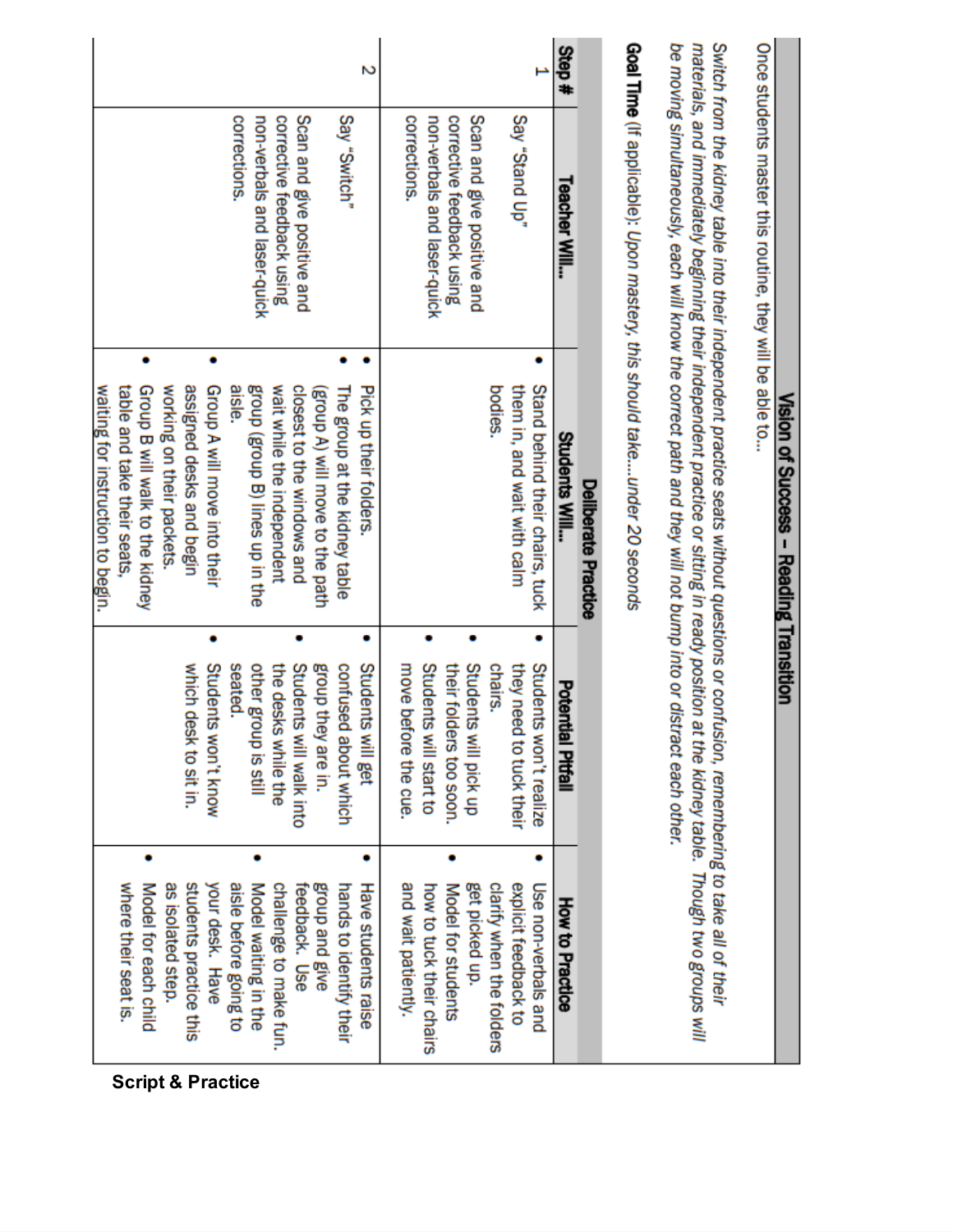| <b>Routine</b>                                       |                                  |                     |                                     |                 |
|------------------------------------------------------|----------------------------------|---------------------|-------------------------------------|-----------------|
| <b>Vision of Success</b>                             |                                  |                     |                                     |                 |
| The "why"                                            |                                  |                     |                                     |                 |
| <b>Goal Time (upon</b><br>mastery it should<br>take) |                                  |                     |                                     |                 |
| <b>Materials Needed</b>                              | <b>Pre-preparation</b><br>needed |                     |                                     |                 |
| <b>Step-by-Step</b><br><b>Expectations</b>           | <b>Teacher Will</b>              | <b>Student Will</b> | <b>Potential</b><br><b>Pitfalls</b> | How to practice |
|                                                      |                                  |                     |                                     |                 |
|                                                      |                                  |                     |                                     |                 |
|                                                      |                                  |                     |                                     |                 |
|                                                      |                                  |                     |                                     |                 |
|                                                      |                                  |                     |                                     |                 |
|                                                      |                                  |                     |                                     |                 |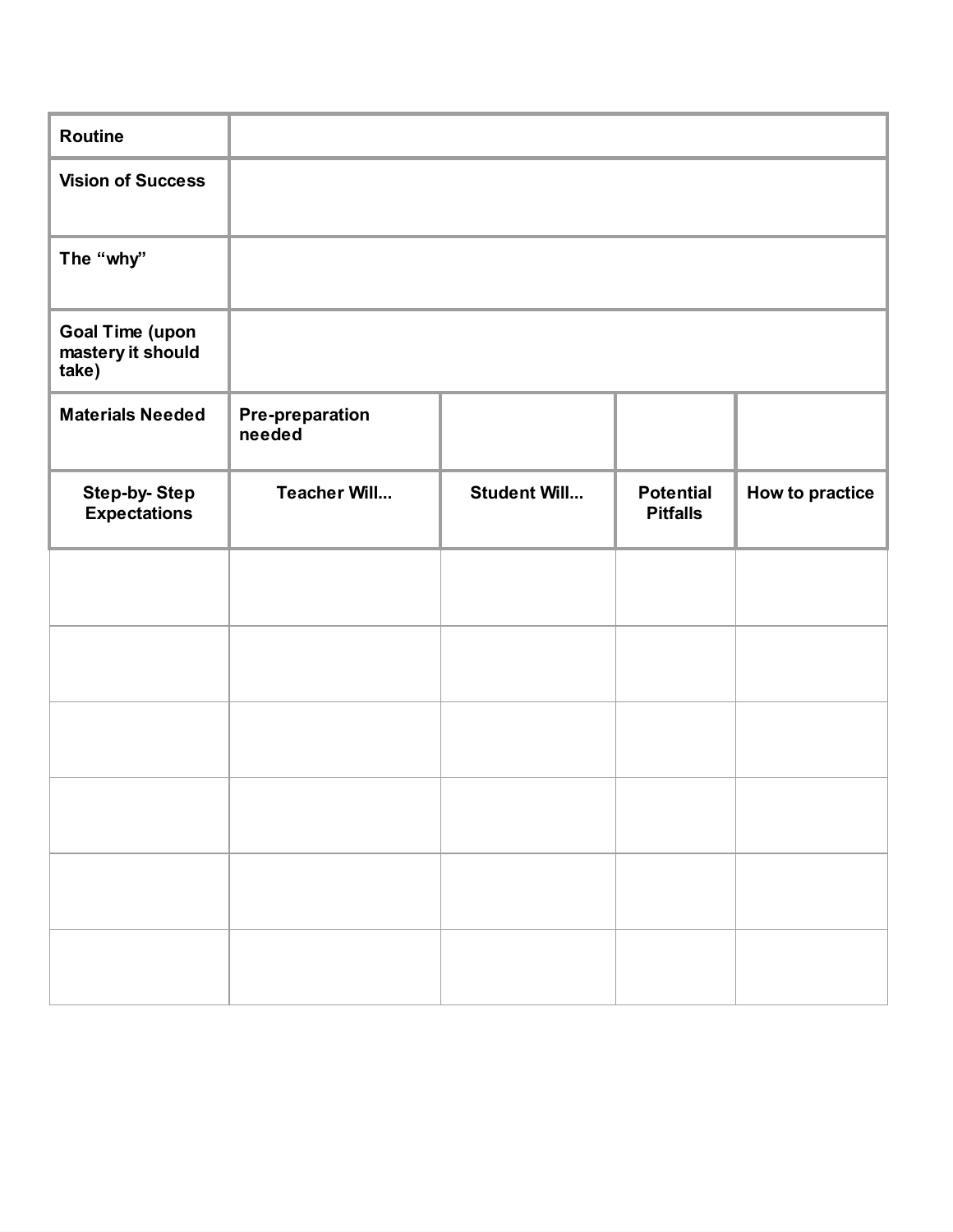# **Strong Start**

**Watch as a Champion teacher practices this technique.**

### Analyze Some Champions

"Strong starts build positive momentum and engage students in productive habits from the moment students arrive."

"Do Now is a powerful tool for both assessing understanding and ensuring that students engage with important academic content."

### **Fundamentals of Strong Start**

- 1. Same place every day
- 2. Self-managed
- 3. Short and sweet
- 4. Review and Preview

Create a script on how you will teach your students your procedure of: **Do Now**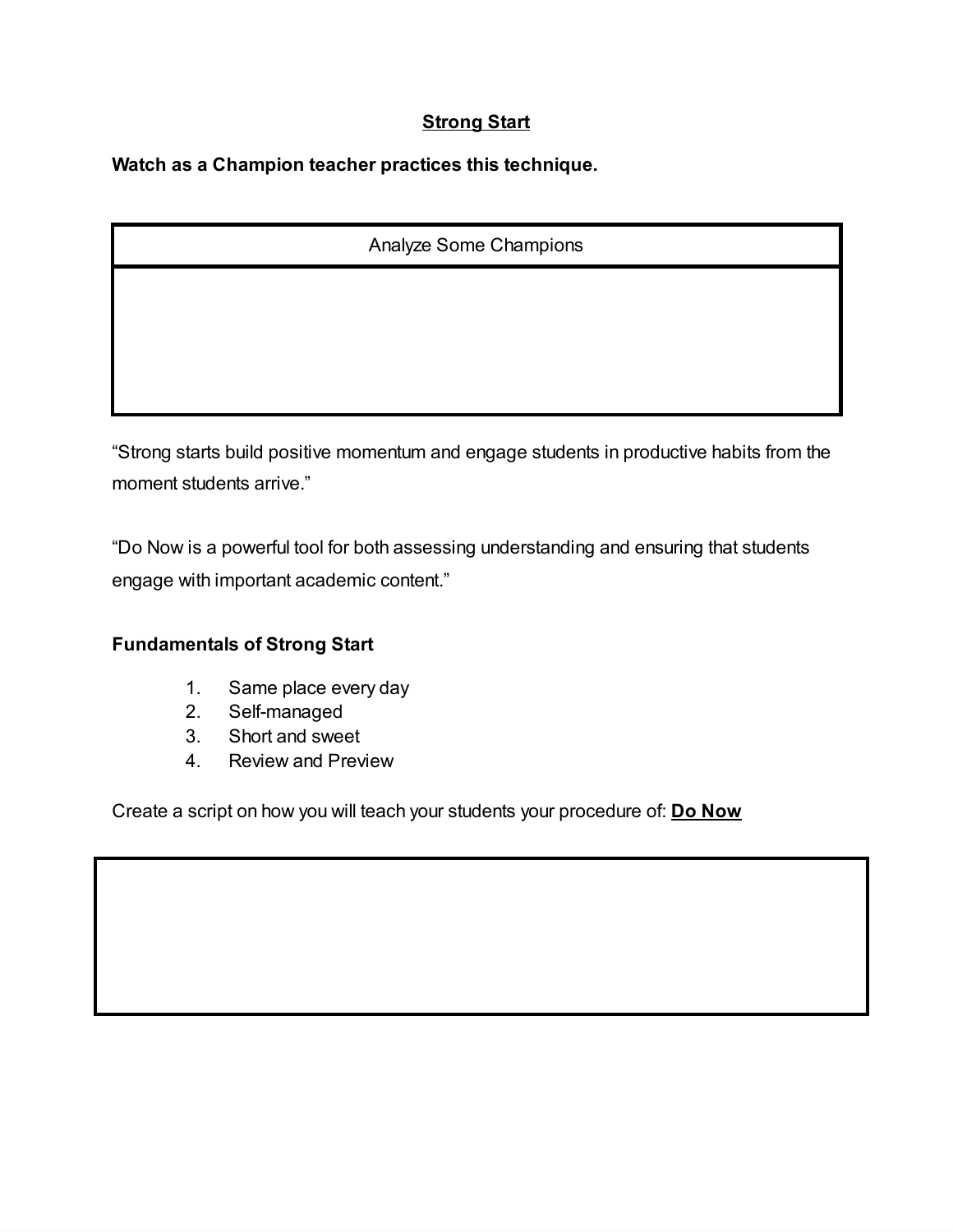**Cold Call**:

Think about it:

**Watch as a Champion teacher practices this technique.**

Analyze Some Champions

Cold Call is calling on students regardless of whether they've raised their hands or not"... increases student engagement and participation, allows the teacher to more efficiently check for understanding, and increases think ratio.

**Draft your own rollout and Action Plan: Practice your rollout with a partner or a group!**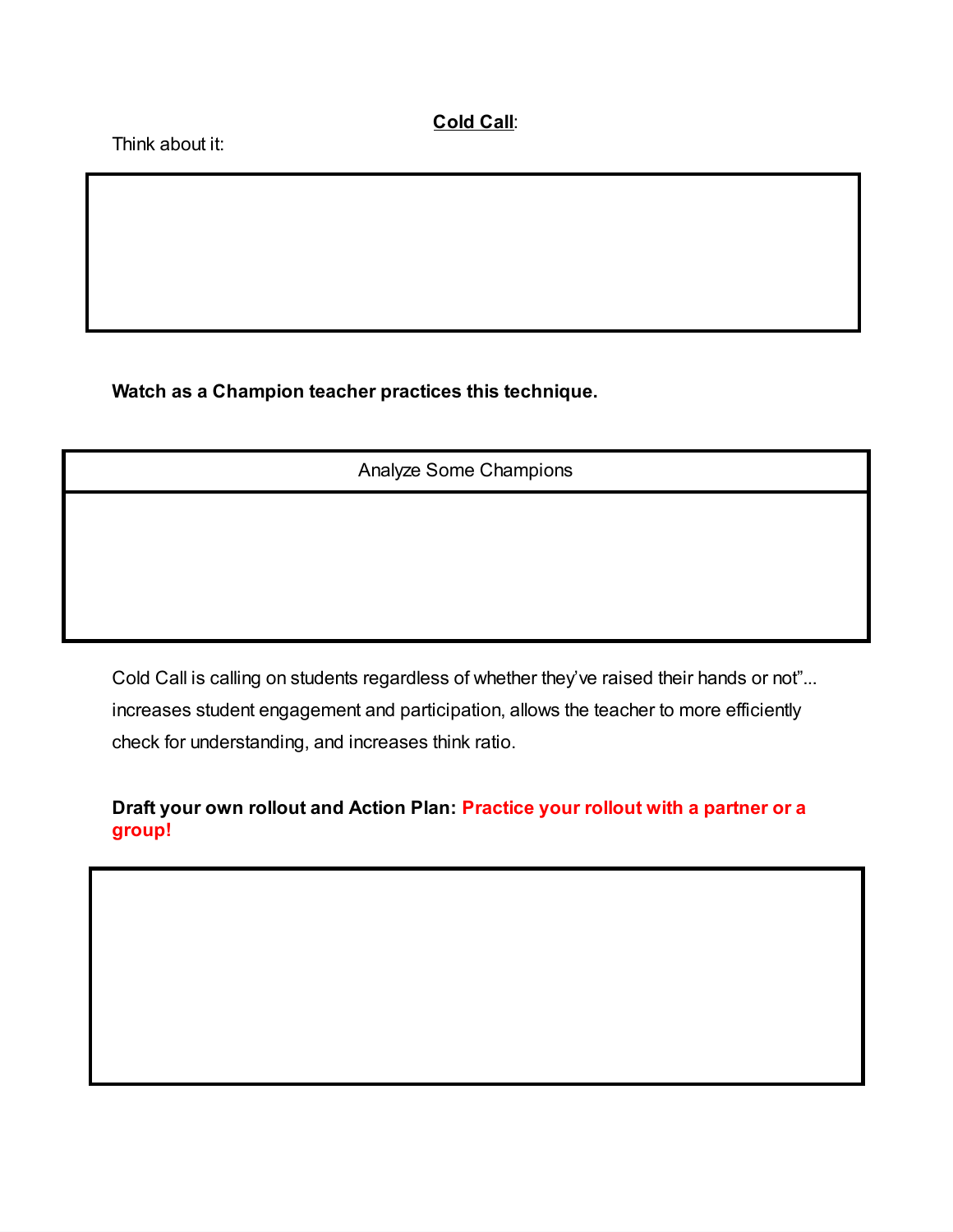# **Seat Signals**

Seat signals let students attend to necessary business (being excused to use the bathroom, sharpening pencils, and so on) without distracting the class or taking up learning time. Students should be able to signal their requests:

- 1. Nonverbally
- 2. From their Seats
- 3. Unambiguously
- 4. Without being a distraction

#### **Watch as a Champion teacher practices this technique.**

- 1. What are the teachers doing?
- 2. What are the students doing?
- 3. Why is this technique important?

### **Roll Out Your System:**

A "rollout speech" tells your students in advance that you're going to use a technique and explain why and how they should respond. By rolling out the technique, you head off any potentially awkward misunderstandings and publicly commit yourself to trying it.

- 1. Decide what signals you need to have in place.
- 2. Teach your Seat Signals to the whole class and have students practice them in unison.
- 3. Teach students how to interpret your signaled response.
- 4. Post the signals.
- 5. Accept no substitutes.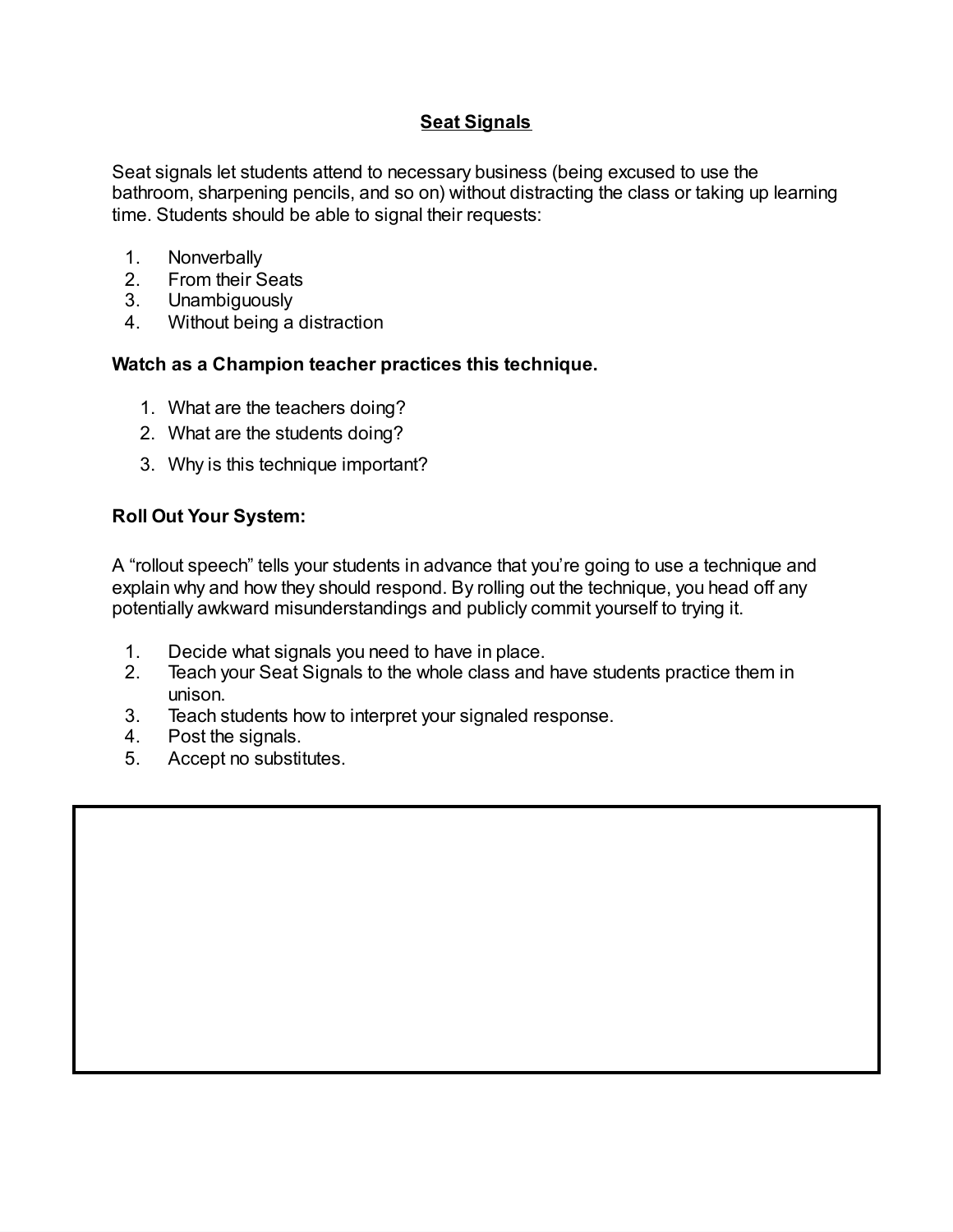# **Fundamentals**

- 1. Manageable<br>a. Canth
	- Can this be taught in a single lesson?
- 2. Measurable
	- a. How will you know students mastered the skill?
	- b. Exit tickets (or the name you want to call them)<br>c. CFUs
	- CFUs
- 3. Made First

 $\mathsf{l}$ 

4. Most important

| Let's Critique Some Objectives                                                                                           |                       |                |
|--------------------------------------------------------------------------------------------------------------------------|-----------------------|----------------|
|                                                                                                                          | <b>What's missing</b> | <b>Rewrite</b> |
| Students will see why<br>Shakespeare is the greatest<br>author in the English language<br>and possibly in all languages. |                       |                |
| Students will develop a<br>four-point list of criteria for<br>whether a group of words is a<br>complete sentence.        |                       |                |
| Students will be able to name<br>parts of a cell and describe their<br>functions.                                        |                       |                |
| Students will discuss chapter 2<br>of To Kill a Mockingbird.                                                             |                       |                |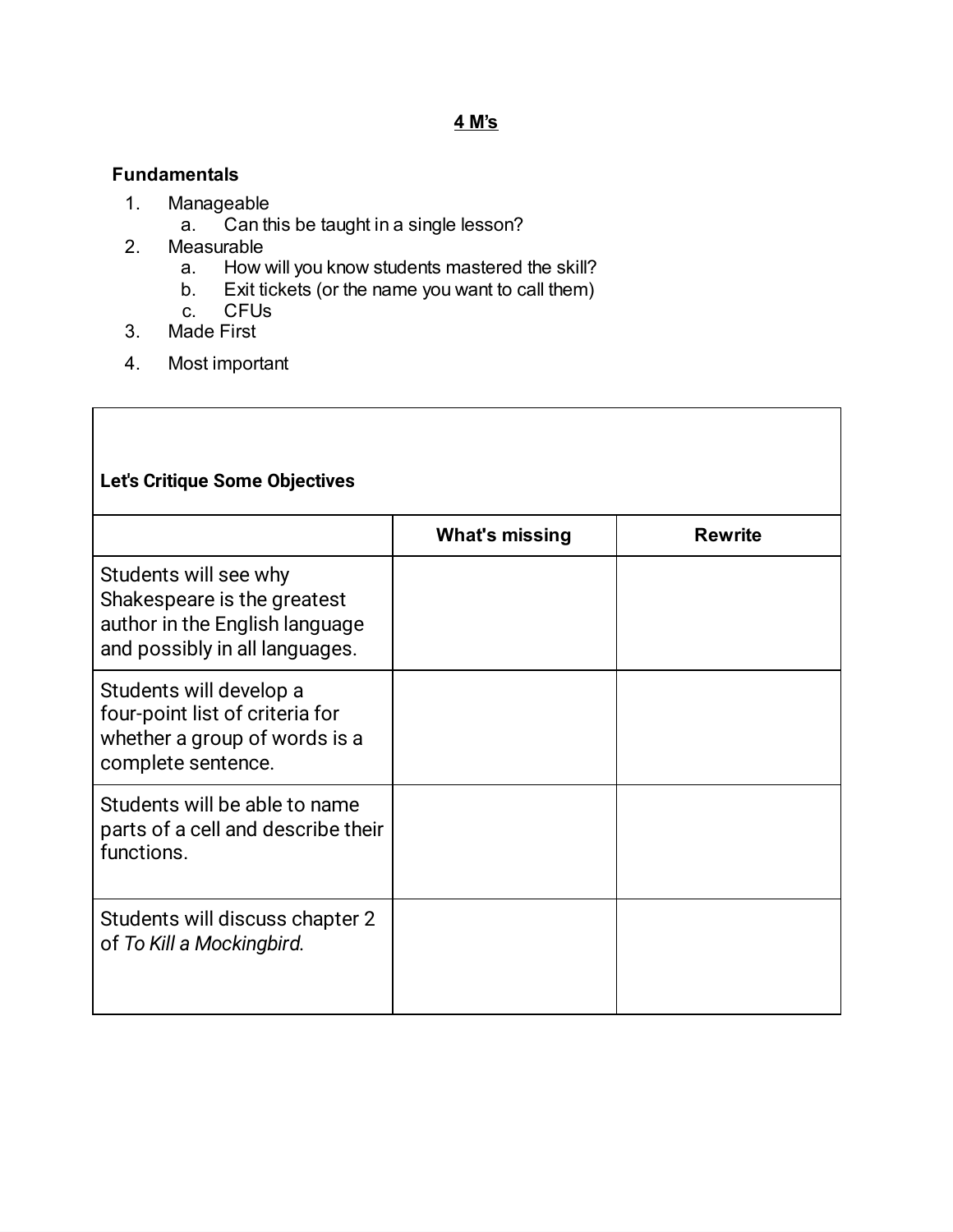## **Exit Tickets**

#### **Assess What's Most Important**

The purpose of an Exit Ticket is not to assess students on every aspect of your lesson. An effective Exit Ticket focuses on the core of the day's objective. Ask questions that reveal both (1) what students can do and (2) their underlying thinking.

### **Fundamentals of Exit Tickets**

- 1. Vary Format
- 2. Vary Rigor
- 3. Short and Sweet
- 4. Most important

### **What evidence suggests that the Exit Ticket is an exemplar?**

#### **Examine the good (but not great) sixth-grade science Exit Ticket below. As you read, consider: What two recommendations would you give the teacher to strengthen his Exit Ticket?**